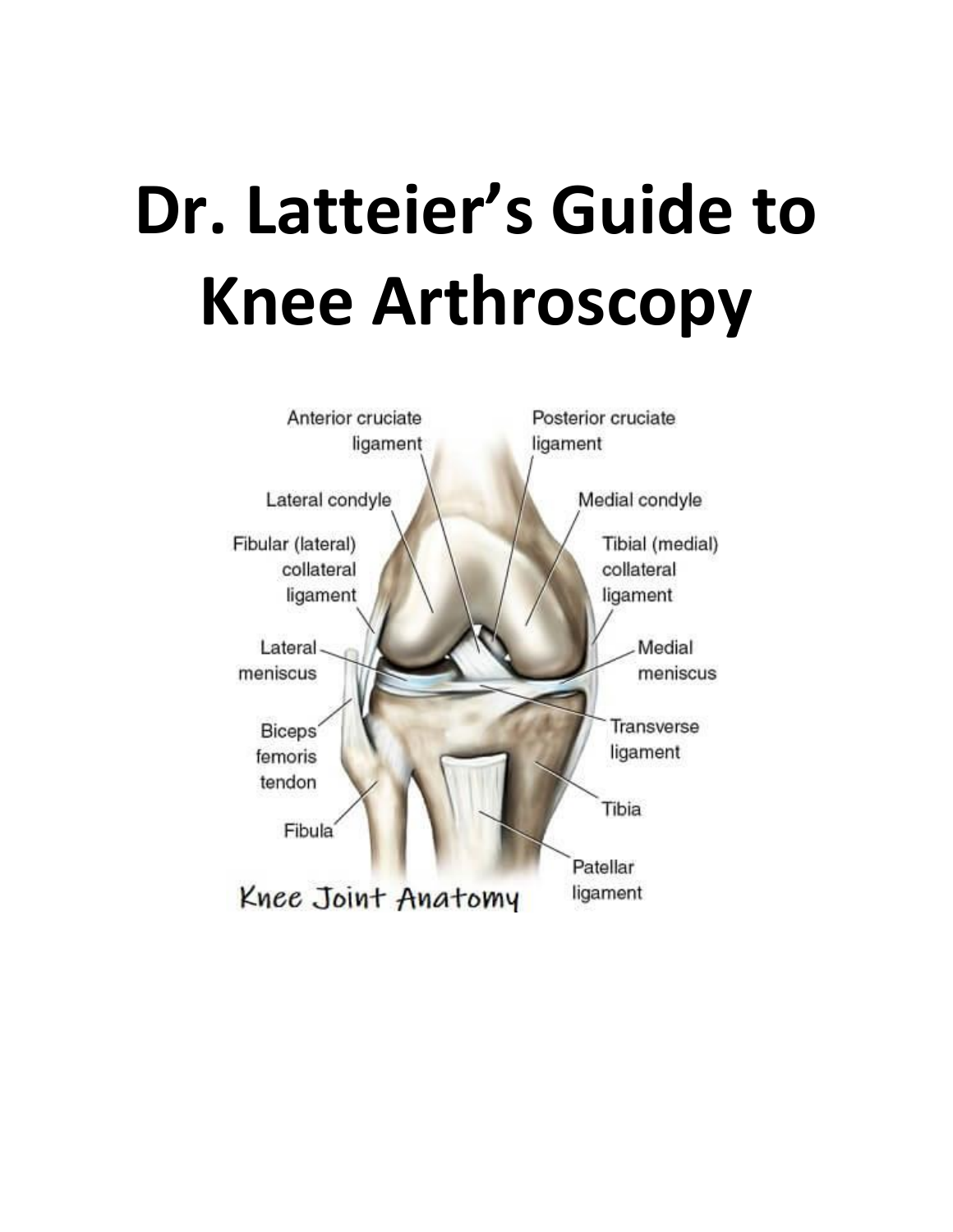#### Kansas City Bone & Joint Clinic Division of Signature Medical Group of KC, PA

*Overland Park*: Corporate Medical Plaza, Building #1 10701 Nall Ave., Suite 200, Overland Park, KS 66211 *Lee's Summit*: 3151 NE Carnegie Dr., Suite B, Lee's Summit, MO 64064 *Advent Health South*: Medical Building, 7840 W. 165th St., Suite 280, Overland Park, KS 66223 *Phone*: 913-381-5225 | *Fax:* 913-901-0186 [www.KCBJ.com](http://www.kcbj.com/)

#### **Knee Arthroscopy Instructions**

#### **Pre-Operative Instructions:**

- Do not eat or drink after midnight the night before surgery. This includes chewing gum, candy, and mints. No smoking or use of tobacco products.
- You will need to obtain crutches if you do not already have them and bring them with you the day of surgery.
- Stop all blood thinners 5-7 days prior to surgery, unless directed otherwise. This includes Coumadin, Aspirin, Eliquis, Xarelto, etc.
- Stop all anti-inflammatories 5-7 days prior to surgery. This includes Aleve, Mobic, Ibuprofen, etc.
- Stop all herbal supplements and over the counter medications 5-7 days prior to surgery.
- Plan to spend approximately 4 hours at the surgery facility.
- Arrange for someone to drive you home and stay with you through the night after your surgery.
- You should have a post-operative appointment set up for approximately 2 weeks after surgery. If you do not, please call the office at 913-381-5225

#### **Post-Operative Instructions:**

- Elevate your leg above your heart level. Ice the knee (20 minutes on/1 hour off) for the first 2 days and then as needed for comfort.
- Perform ankle circles to increase circulation and decrease swelling. These should be performed several times daily.
- Keep dressings in place for 2 days.
- You may take off the dressing, shower and get the incisions wet on the second day.
- DO NOT soak in a tub or pool for 14 days after surgery.
- You may want to re-wrap your knee with the ace wrap for continued support and to help keep the swelling down.
- Use your crutches to get around as needed and discontinue them as your feel more comfortable.

Kansas City Bone & Joint Clinic Division of Signature Medical Group of KC, PA

*Overland Park*: Corporate Medical Plaza, Building #1 10701 Nall Ave., Suite 200, Overland Park KS, 66211 *Lee's Summit*: 3151 NE Carnegie Dr., Suite B, Lee's Summit, MO 64064 *Advent Health South*: Medical Building, 7840 W. 165th St., Suite 280, Overland Park, KS 66223 *Phone*: 913-381-5225 | *Fax:* 913-901-0186 [www.KCBJ.com](http://www.kcbj.com/)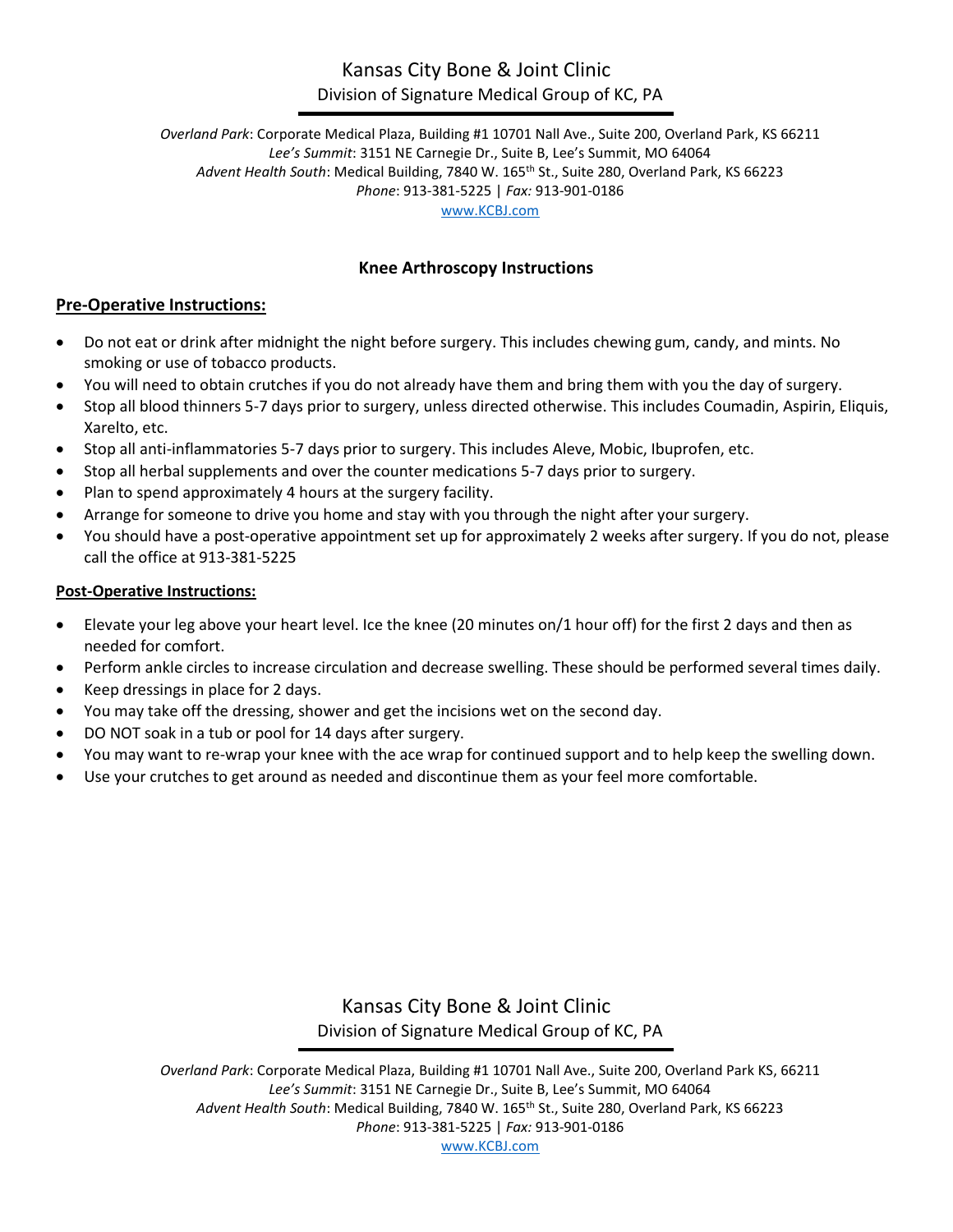#### **Post-Operative Instructions for Knee Arthroscopy**

- Remember to do the range of motion exercises as soon as you leave the recovery room and continue to do them 3x daily until you see Dr. Latteier in the office approximately 2 weeks after surgery.
- Take your anti-inflammatory medication as prescribed to you.
- Take the pain medication on an as needed basis only. Be aware that a common side effect of some pain medications is constipation. It is important to remain well hydrated and include fiber in your diet. You may use an over-the-counter stool softener or laxative if necessary.
- Start slowly with your diet, progressing from clear liquids to a regular diet. Avoid heavy or greasy foods the first 24 hours after surgery.

#### **EXERCSISES FOR KNEE REHABILITATION**

#### **1. QUAD SETS**

Tighten front thigh muscle (quadriceps) by trying to push the back of the knee to the floor. Repeat 25 times 3 times per day.



#### **2. STRAIGHT LEG RAISES**

Tighten your thigh muscle and lift your leg 8-12 inches. Hold 4-6 seconds. Slowly lower your leg. Repeat 10 times 3 times per day.



#### **3. HEEL SLIDES**

Go ahead and BEND your knee, it will get stiff if you keep it straight all the time. You may do heel slides or sit in a chair and let your knee bend. Repeat 15 times 3 times per day.



#### **4. KNEE EXTENSION**

Push your knee gently to the floor and hold for 5 seconds. Repeat 10 times 3 times per day.

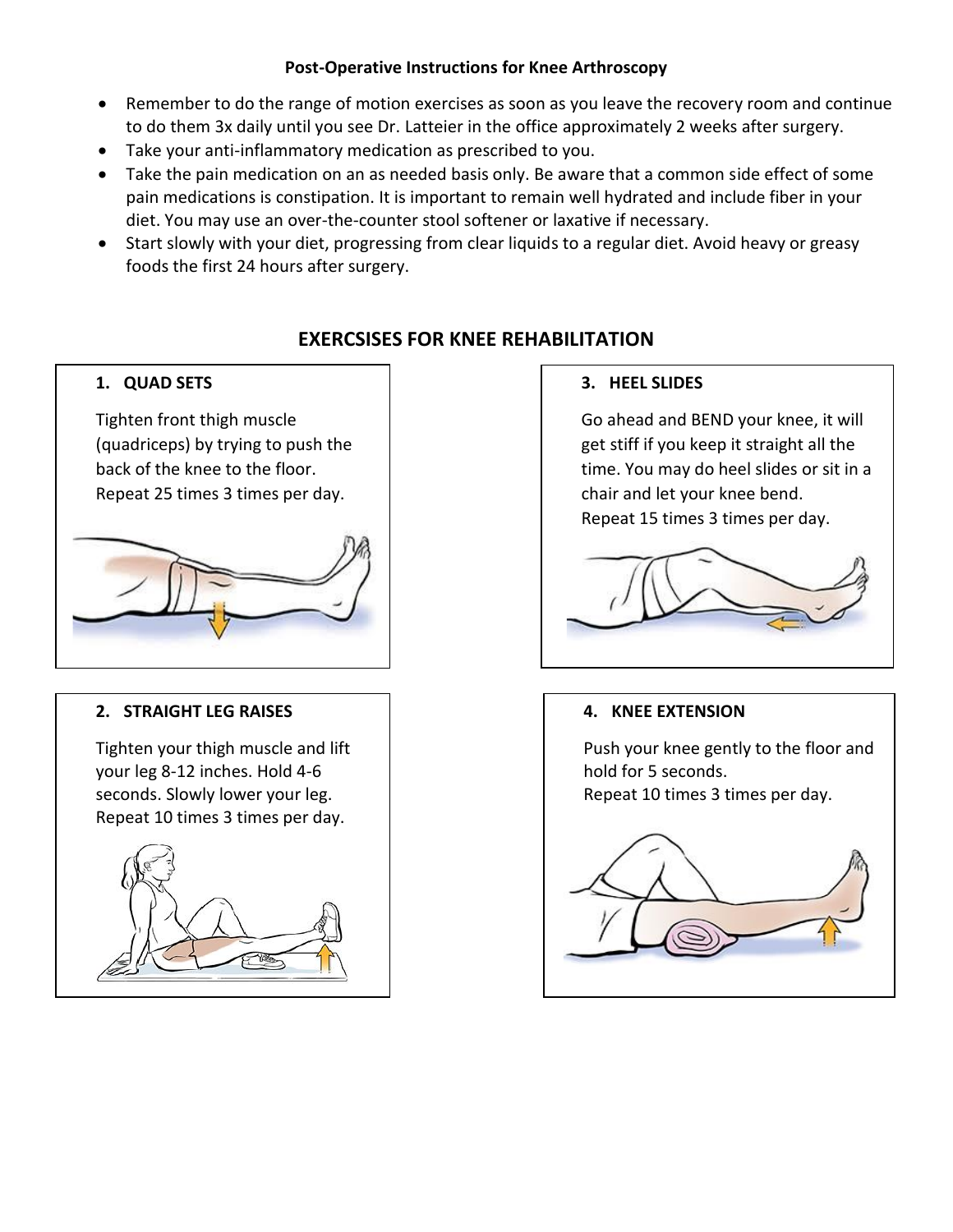# Dr. Latteier

# Surgery Time

The hospital/surgical facility may change the order of the surgical cases for your surgical day, depending on the necessary equipment needed and to accommodate rooms/staff/reps. All surgical patients will be notified the day before surgery by the hospital/surgical facility with the exact time to check-in and any instructions.

## **Any time that is given to you by Dr. Latteier's surgical coordinator is TENTATIVE.**

Kansas City Bone & Joint Clinic

Division of Signature Medical Group of KC, PA

*Overland Park*: Corporate Medical Plaza, Building #1 10701 Nall Ave., Suite 200, Overland Park KS, 66211 *Lee's Summit*: 3151 NE Carnegie Dr., Suite B, Lee's Summit, MO 64064 Advent Health South: Medical Building, 7840 W. 165<sup>th</sup> St., Suite 280, Overland Park, KS 66223 *Phone*: 913-381-5225 | *Fax:* 913-901-0186 [www.KCBJ.com](http://www.kcbj.com/)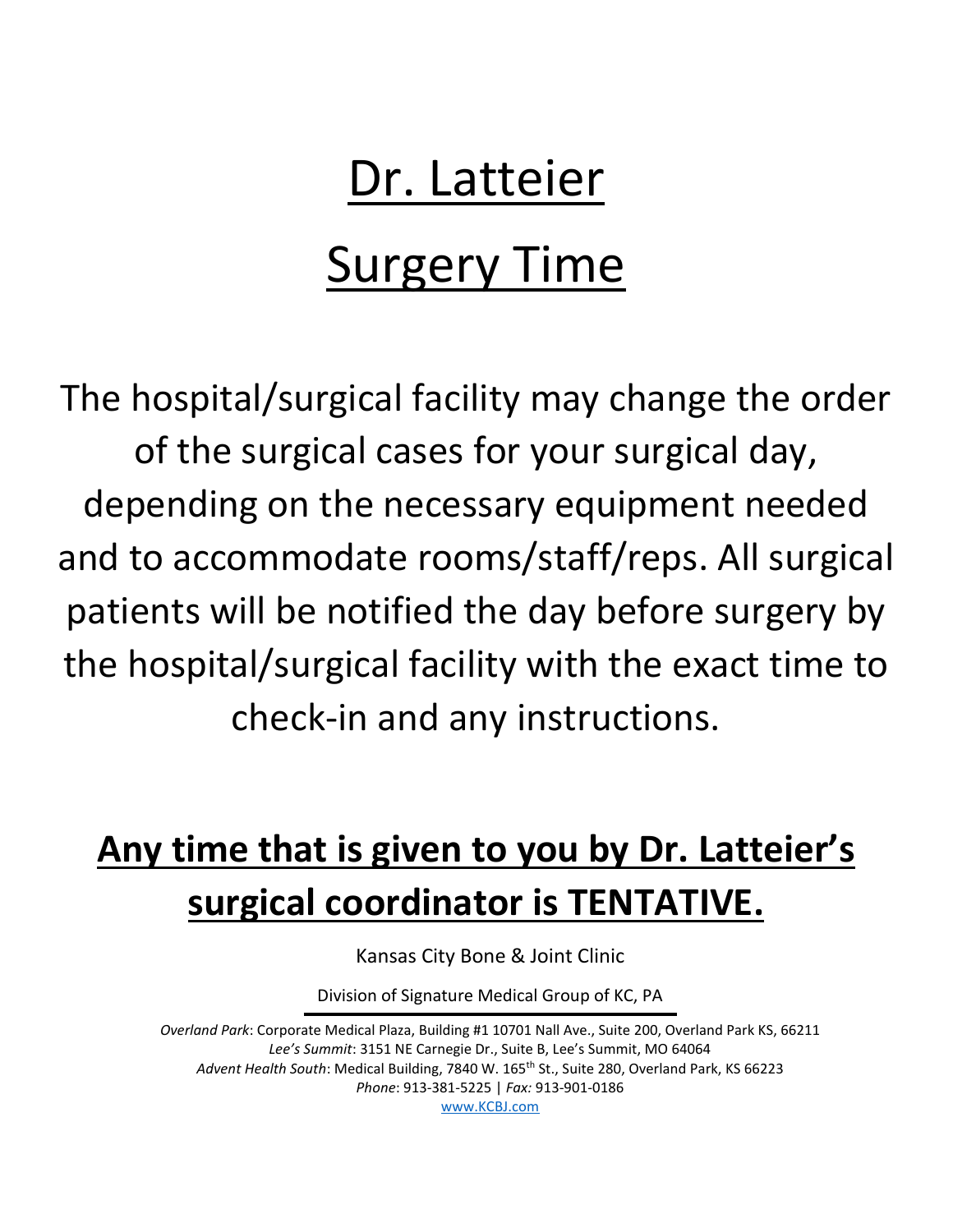### **Prescription Policy**

We will gladly assist our patients in obtaining appropriate medication refills during normal business hours. Please allow 24 hours for all refill request to be completed.

However, we **will not** refill narcotic prescriptions after 3pm on Fridays, and **we will not refill any** prescriptions after normal business hours or on weekends.

Please plan ahead to avoid any problems.

Thank you, KCBJ Staff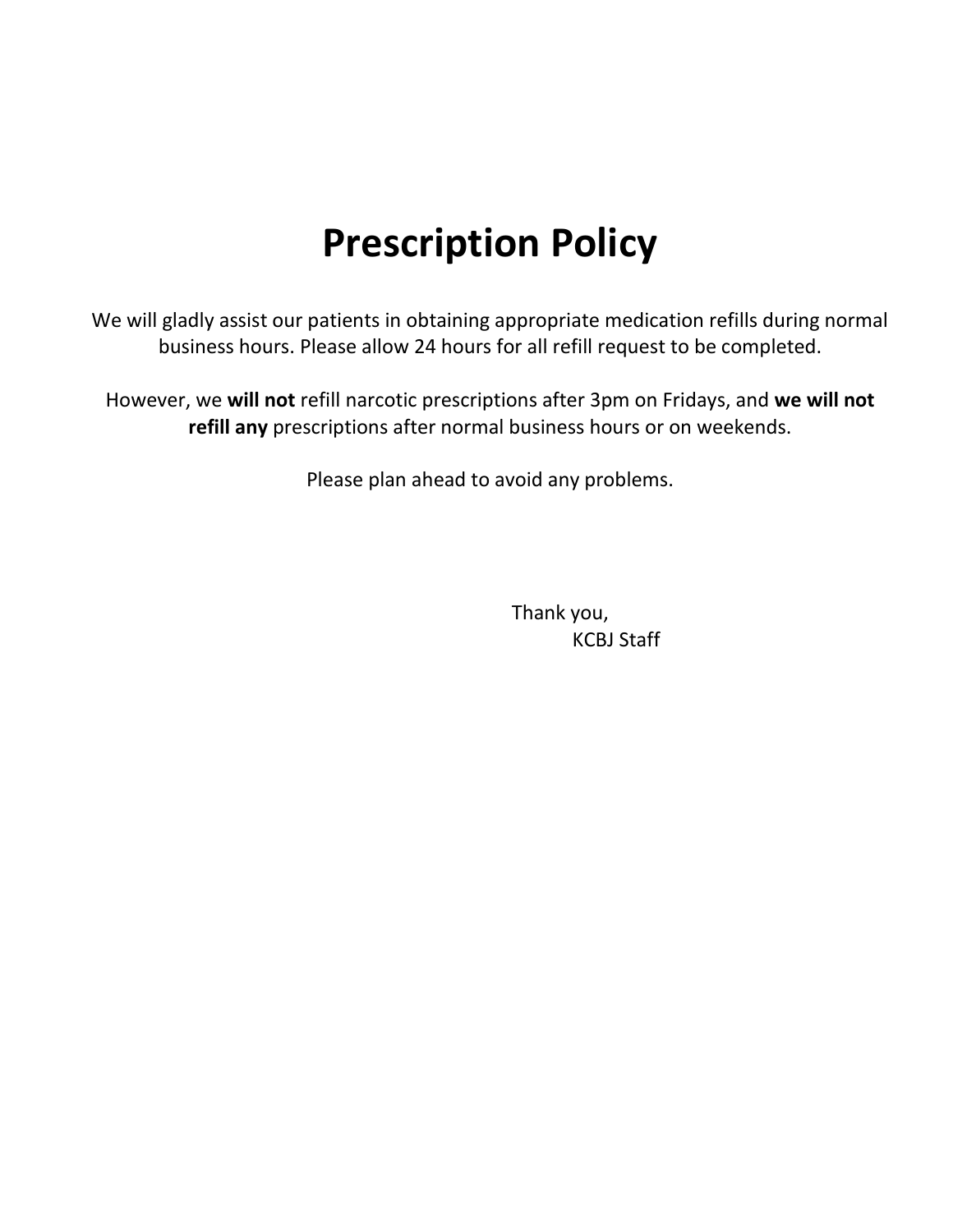### **Opioid-Induced Constipation**

Opioids, a type of prescription pain medication, can trigger a specific type of constipation known as opioidinduced constipation (OIC). Opioid drugs include pain medications such as:

Oxycodone (OxyContin) Hydrocodone (Zohydro ER) Tramadol Codeine Morphine

These medications are effective because they block pain signals by attaching to receptors throughout your nervous system. These receptors are also found in your bowels.

When opioids attach to receptors in your gut, it lengthens the amount of time it takes stool to pass through your gastrointestinal system.

### **Opioid-Induced Constipation Medication**

#### Over the counter (OTC)

- Stool Softener: these include Docusate (Colace) and Docusate Calcium (Surfak). They increase the amount of water in your colon and help stools pass easier.
- Stimulants: These include Biscacodyl (Ducodyl, Dulcolax) and Senna-sennosides (Senokot). These induce bowel activity by increasing intestinal contraction.
- Osmotics: Osmotics help fluid move through the colon. These include oral magnesium hydroxide (Phillips Milk of Magnesia) and polyethylene glycol (MiraLAX).

In order for these medications to work, you need to be plenty hydrated. Increase your fluid intake by consuming water, coffee, Gatorade, or Pedialyte. AVOID: teas, alcohol, and milk.

Dairy naturally slows down digestion. Avoid dairy products while using opioids. Fatty and processed foods are difficult to digest and may make OIC worse. Limit your intake of trigger foods, such as fast foods and junk foods.

If the medications listed above or the medications you are given post-operatively do not work, you can try this:

Go to your local pharmacy and purchase a bottle of magnesium citrate and a box of Miralax capsules. Try taking 1/3 a bottle of Magnesium Citrate. You can mix it with water or 7UP soda if needed. Then, wait 45-60 minutes and repeat until the bottle is empty. If this does not work, you can try taking Miralax 1 capsule per hour until you have relief.

Please call the office if you have questions of if this does not work.